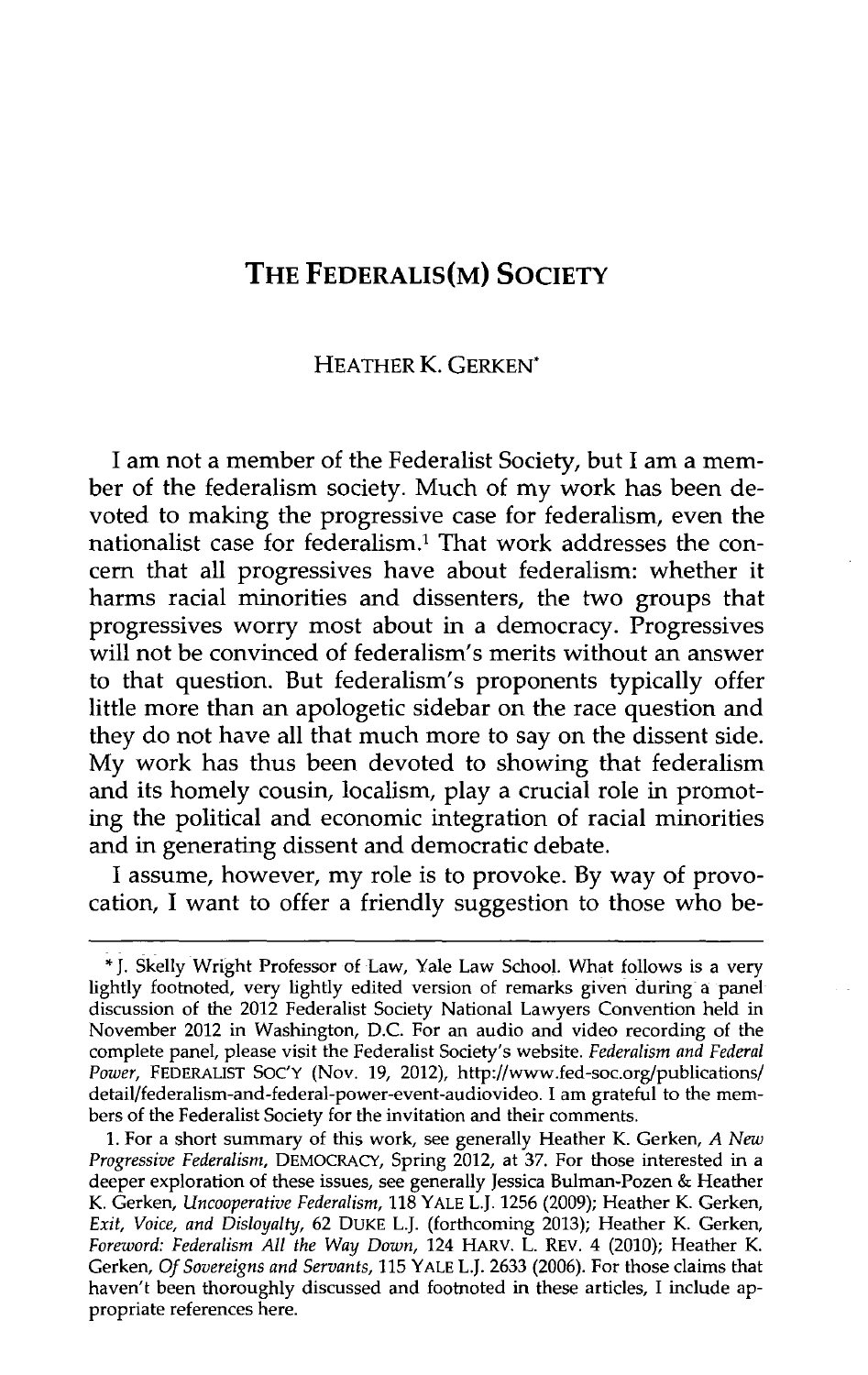lieve, as I do, in federalism and the important role that states play in our democracy. My suggestion is directly related to the subject of our panel: the Supreme Court's recent Affordable Care Act decision<sup>2</sup> and the brouhahas surrounding it.

To put the point sharply, the Federalist Society may be the tribe of lawyers that cares the most about state power, but its members are thinking about it in the wrong way. At the very least, they are missing something crucial. That is because most of the Society's members are ignoring what may be the most important source of state power in the twenty-first century, one that will only become more salient as time goes on.

Most lawyers who care about state power are deeply interested in the battle between the sovereigntists and the process federalists. Although that battle is far from over, it is coming perilously close to degenerating into the intellectual equivalent of the "great taste, less filling" debate. Those on both sides of the divide have spent a great deal of time worrying about whether it is state sovereignty or state autonomy that matters, whether we need *de jure* judicial protections for state power or whether *de facto* political protections are enough. Those arguments then get wound around whatever federalism case the Supreme Court has most recently decided, which is precisely what has occurred with *National Federation of Independent Business v. Sebelius.* But this preoccupation with the sovereigntyprocess debate has led those interested in federalism to miss a simple fact: Much of the state-federal power game has shifted to precisely where the Affordable Care Act takes us today, the realm of cooperative federalism.

Cooperative federalism is where the action is. It is where the future is. And if you care about state power, it might be useful to devote some of the massive intellectual energy now spent on the well-worn sovereignty-process debate to thinking about how to ensure that states retain an important role in statefederal governance going forward.

The part of *National Federation of Independent Business* that matters in the long term is not the part that has dominated the debate thus far: the Commerce Clause ruling.3 What will matter in the

<sup>2.</sup> Natl Fed'n of Indep. Bus. v. Sebelius, 132 S. Ct. 2566 (2012).

*<sup>3.</sup> See id.* at 2586-87 (opinion of Roberts, C.J.); *see also id.* at 2648 (Scalia, Kennedy, Thomas & Alito, **JJ.,** dissenting).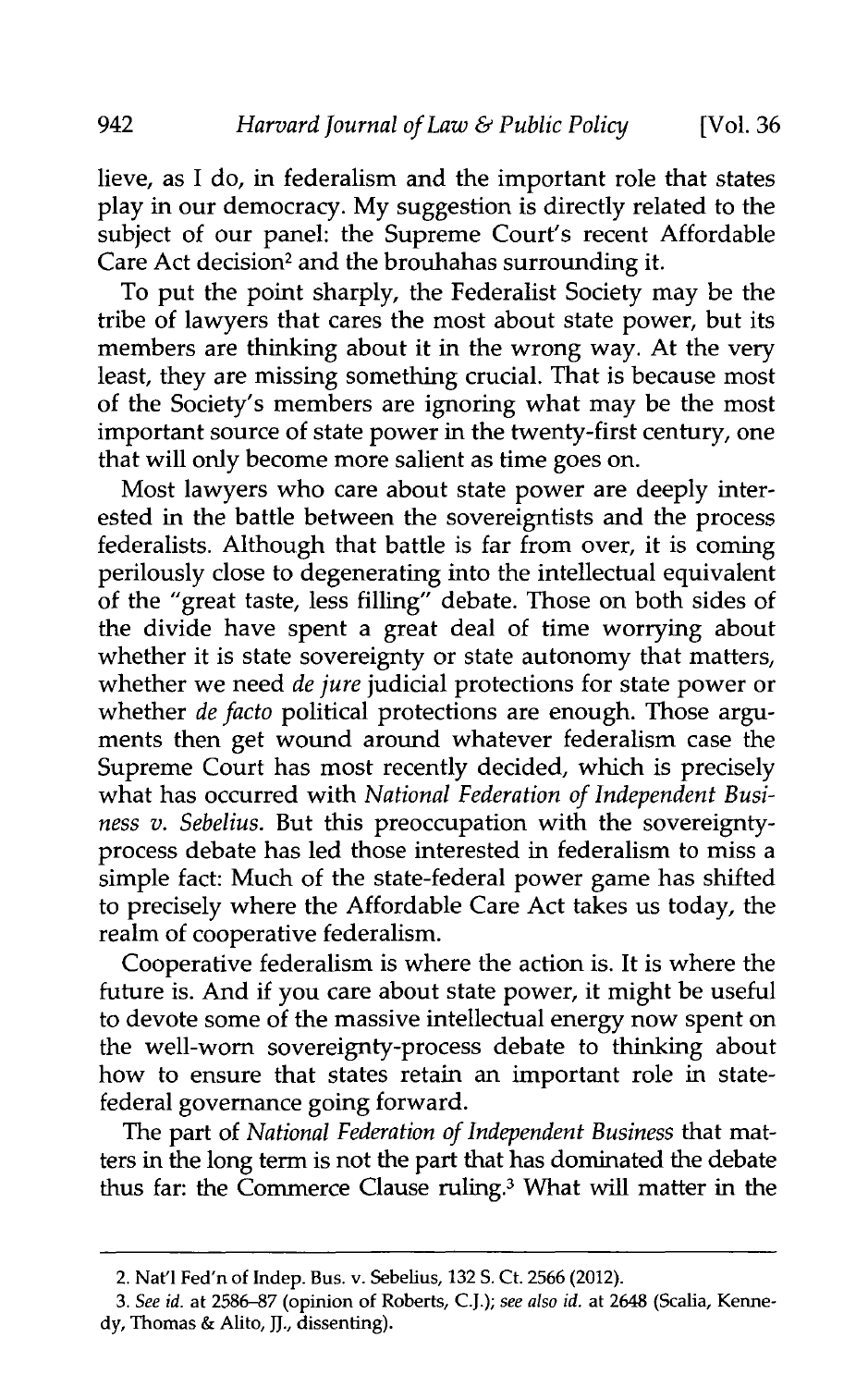long term is the Spending Clause ruling.<sup>4</sup> That is the part of the opinion that goes to the heart of how the States and the federal government will interact going forward. And although national-

ists call these interactions "cooperative federalism," I suggest that those who care about state power think about these institutional arrangements as opportunities for "uncooperative federalism".5

Those interested in state power may bristle at the notion that cooperative federalism $-\overline{or}$  even uncooperative federalism $$ offers meaningful opportunities for states to exercise power. That's because the power states wield in these regimes is the power of the servant, not the sovereign. I certainly understand all of the attractions of the sovereignty model. But as a descriptive matter, sovereignty is rarely, if ever, to be had in our increasingly integrated nationalized system.6 We can try to set some limits on the Commerce Clause or forbid commandeering, but the federal government has too many paths for achieving its ends. If the federal government wants to invade a regulatory sphere, it will find a way to do it.

The "Rehnquist Revolution" was an effort to hold back the tide, and recent events have reminded us just how hard the tide is to hold back. And yet States are still powerful. They are still powerful because they play crucial roles *inside* the federal system, rather than outside of it. States still matter. They matter quite a lot for environmental policy, for healthcare, for welfare,

*<sup>4.</sup> See id.* at 2607 (opinion of Roberts, C.J.); *id.* at 2666-67 (Scalia, Kennedy, Thomas & Alito, JL, dissenting).

<sup>5.</sup> *See* Bulman-Pozen & Gerken, *supra* note 1.

<sup>6.</sup> As Judge Frank Easterbrook pointed out in his remarks, "As the scope of interstate and international commerce grows, so does national power .... [t]he national government is to commerce today what states were two hundred and thirty years ago...." Frank H. Easterbrook, *Federalism and Commerce,* 36 HARV. J.L. & PUB. POL'Y 936, 936-37 (2013). The idea that state power can be had within cooperative federal regimes may be gaining some currency within the academy. Abbe Gluck and Ted Ruger, for instance, both make similar points in essays written independently at approximately the same time I composed my speech. *See* Abbe R. Gluck, *Federalism for Federal Statutes: Health Reform, Medicaid, and the Old Fashioned Federalists' Gamble,* 81 FORDHAM L. REV. 1749 (2013); Theodore W. Ruger, *Health Care Devolution and the Institutional Hydraulics of the Affordable Care Act in* THE HEALTH CARE CASE: THE **SU-**PREME COURT'S DECISION **AND ITS** IMPLICATIONS 359 (Nathan Persily et al. eds., Oxford U. Press 2013). For other interesting work on the institutional dimensions of the Affordable Care Act, see Elizabeth Weeks Leonard, *Rhetorical Federalism: The Value of State-Based Dissent to Federal Health Reform,* 39 HOFSTRA L. REV. 111 (2010); Brendan S. Maher, *The Benefits of Opt-in Federalism,* 52 B.C. L. REV. 1733 (2011).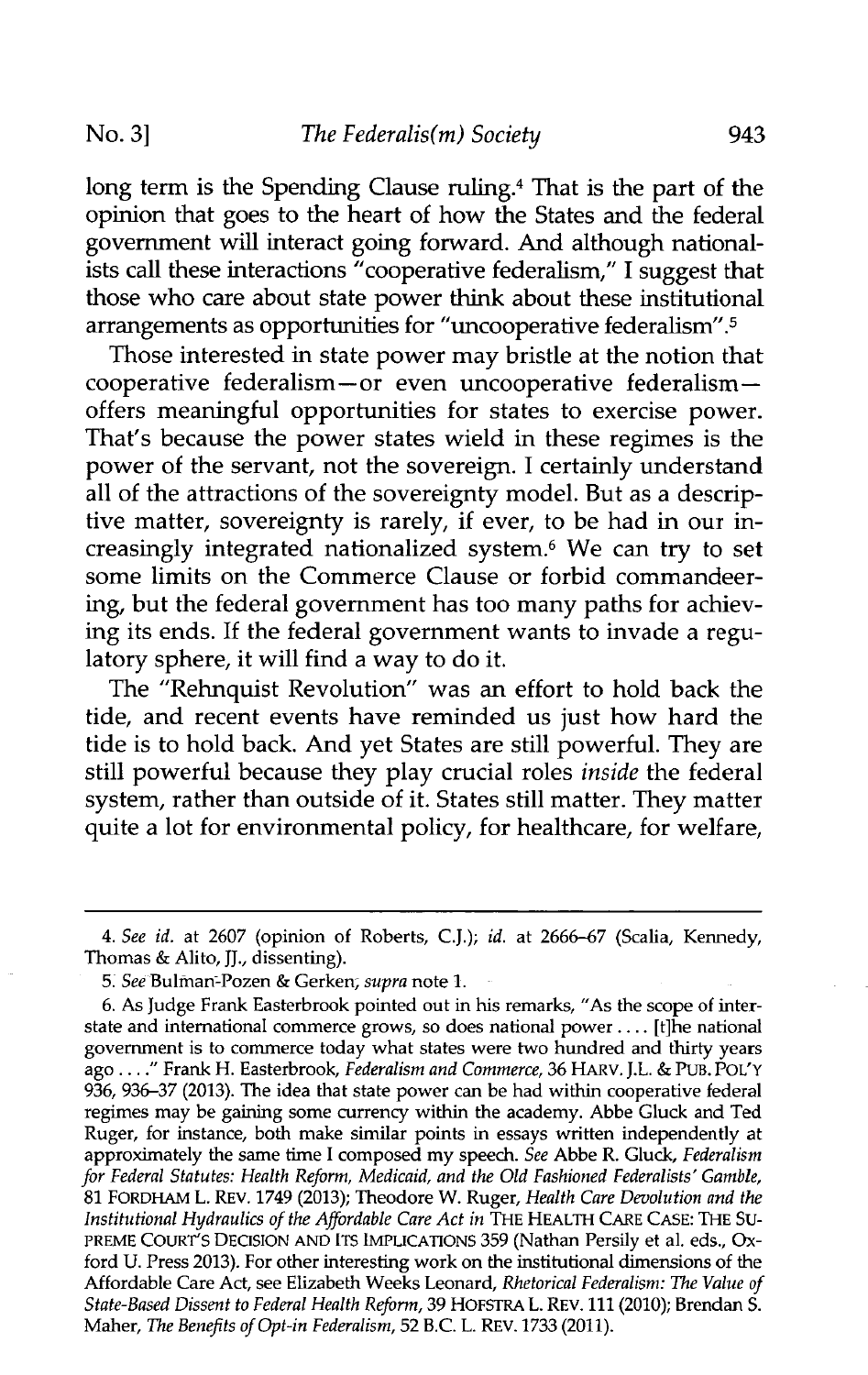for Medicaid, for a vast array of policies that are highly salient to their citizens.

Sovereigntists tend to dismiss cooperative federalism as a sport. They think it is not "real" federalism; it is not what the Supreme Court calls "Our Federalism."<sup>7</sup> To sovereigntists, the power that states wield in cooperative federal regimes does not feel like real power. They therefore think it cannot promote federalism's ends, that it does not allow states to play the crucial role they are supposed to play in a democracy: challenging national power and preventing national overreach. Sovereigntists are wrong about that.

The role that states play in so-called "cooperative federalism" regimes gives them a great deal of power to interpret, influence, even resist federal mandates. As with health care law, state officials regularly administer federal policy, often with politicians, governors, and state legislators serving nominally bureaucratic roles.

As policymaking insiders, state officials can resist federal policy from within, rather than challenge it from without. And they do. There are countless examples of state resistance and rebellion inside the federal administrative state. The term we use to describe these regimes is cooperative federalism, but the truth is that they can be-and often are-uncooperative federalism.

Constitutional scholars typically neglect this important source of state power because they mistakenly think that there is only one form of power: the power of the sovereign, the ability to preside over one's own empire. They thus miss how much power is wielded by the servant when state officials administer the federal empire, when they play the agent to the national government's principal. And given how far the federal empire now reaches, given how much of the regulatory game is now within Washington's ambit, it is all the more important to pay attention to the role that states play in administering federal law.

If you think that the power of the servant is not a form of power at all, then maybe you should spend a little time talking to someone who studies administrative law or, indeed, anyone who has written on the principal-agent problem. There is a reason why so many fields are obsessed with the principal-agent problem. The agent is powerful despite his nominal status as

<sup>944</sup> 

<sup>7.</sup> Younger v. Harris, 401 U.S. 37,44 (1971).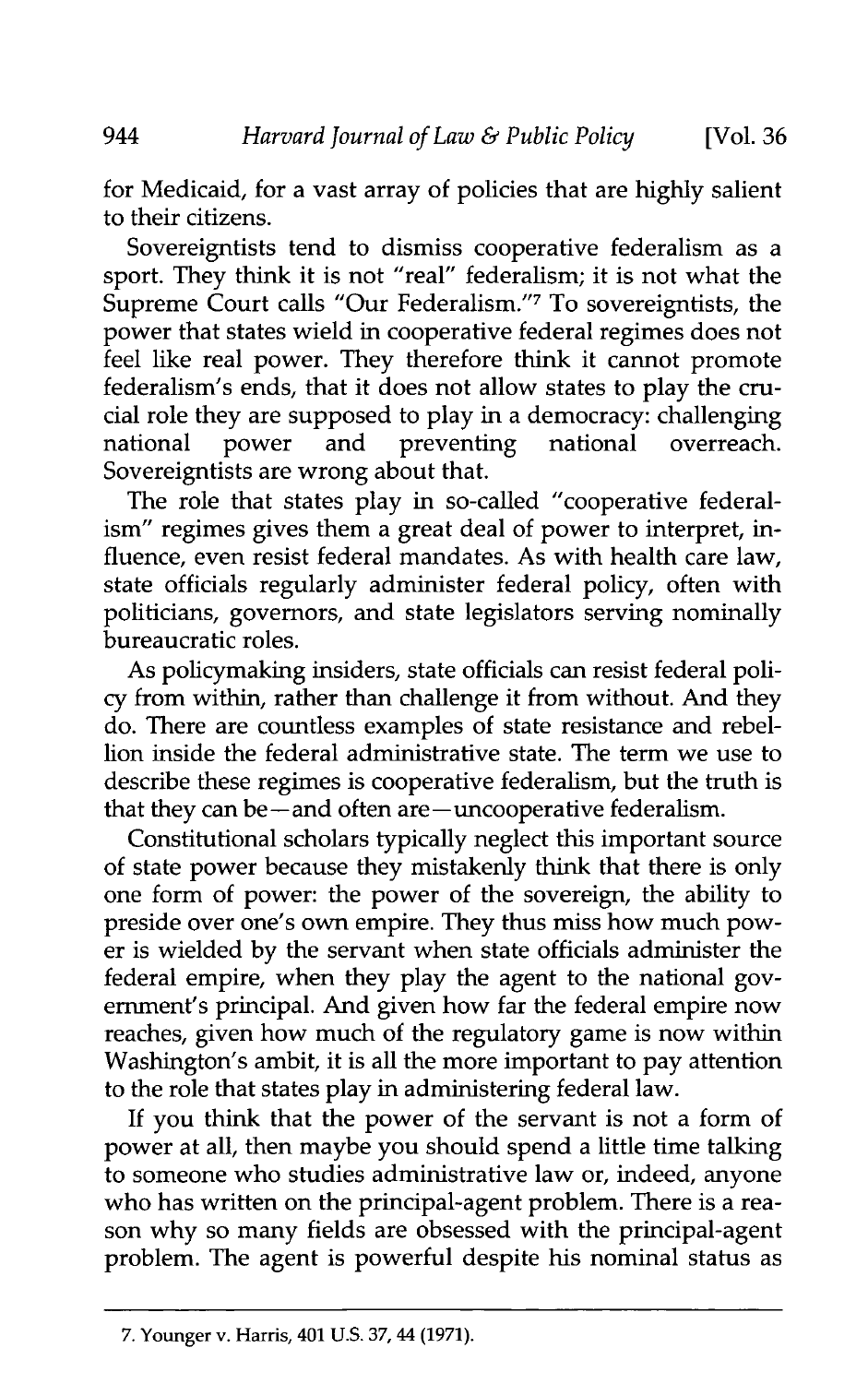servant. The power of the servant looks different from the power of the sovereign, but it matters. That's precisely why the phrase "the principal-agent problem" is a term so common that it doesn't require explanation.

The challenge for federalism's fans is to think about the *productive* possibilities associated with the principal-agent problem, to identify the ways that the principal-agent problem is not a problem at all. And if anyone is ready to do that, it is the people who care most about federalism.

The case for valuing this form of state power is easy to make. In their role as federal servants, state officials enjoy all the advantages of policymaking insiders, even as they enjoy another advantage that most federal bureaucrats do not. State officials' constituency- their power base-lies outside the national system. They may be servants, but they are servants with two masters and thus answer to their own people.

Little wonder, then, that we see such variation in the administration of federal law. State-level variation is present even in regulatory schemes where it seems like there is no discretion to be had. We often talk about the power of street-level bureaucrats, the ability of even the cop on the beat or a low-level administrator to shape policy. What we often forget is that the power of the street-level bureaucrat is not confined to the street.

I do not suggest that this form of power will seem entirely satisfactory to those who subscribe to the sovereignty model. who believe that states should preside over their own empires. But that is no longer the relevant question. In this day and age, the real question is this: Given the many areas where the federal government now plays a substantial regulatory role, should the States want to be in the game or on the sidelines? Should state officials prefer to administer the burgeoning federal empire rather than preside over second-rate empires of their own?

So, too, if you worry about the growth of the Fourth Branch, shouldn't you be thinking creatively about the ways that states can play the same role inside federal administration as they now play outside of it? Think of it as the administrative safeguards of federalism. If you care about state power, it is far better to have the administrative safeguards of federalism in play as the federal empire expands. You can, of course, continue to insist that the federal empire ought to be radically trimmed. Good luck with that.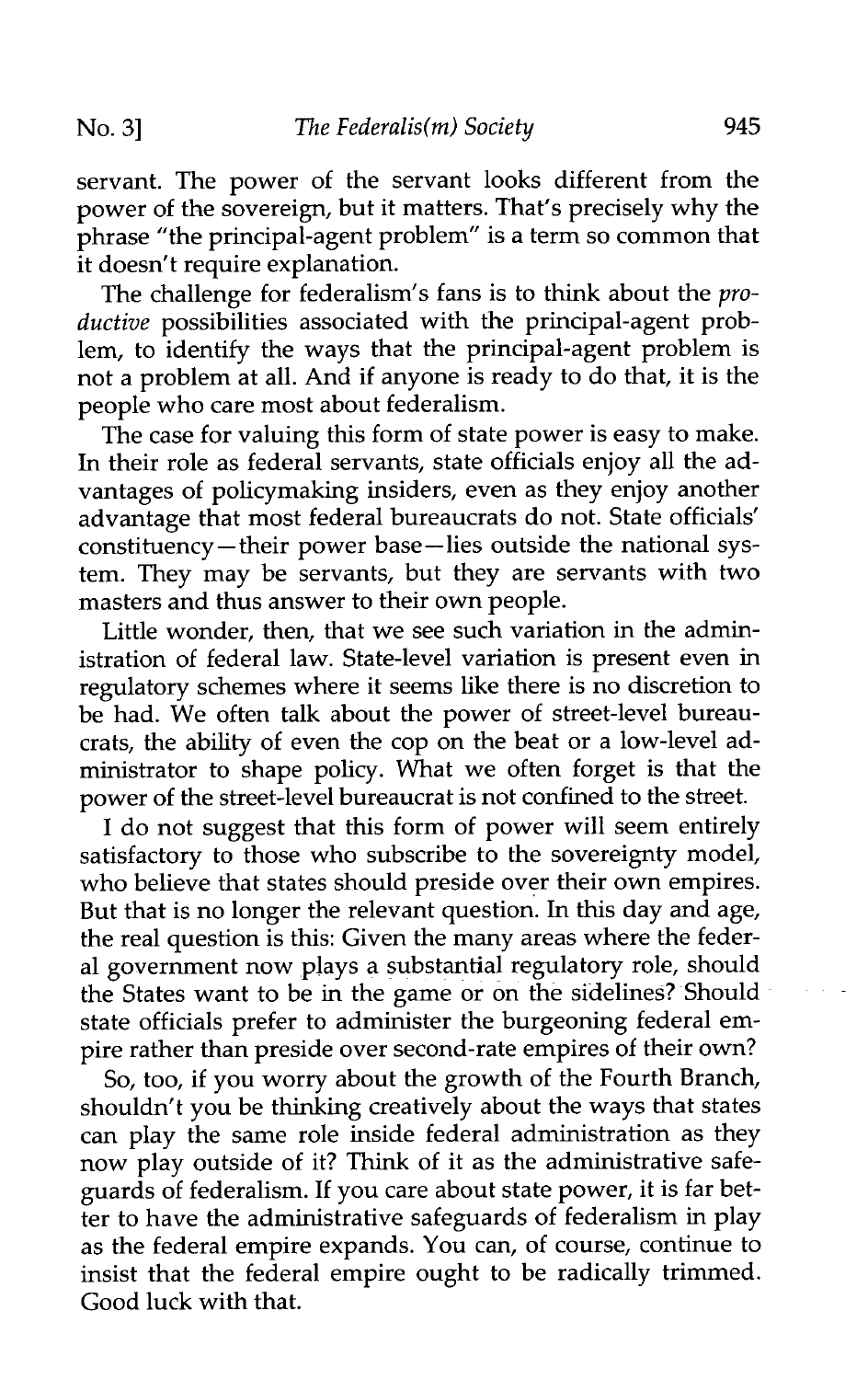This observation brings me to *National Federation of Independent Business.* Given the realities of federal policymaking, how should we think about the new health care law?<sup>8</sup> Thus far it has been framed in utterly conventional terms-as yet another national intrusion on state power. That characterization is certainly true of parts of it. But when the policymaking gods close a door, they sometimes open a window. Here, the policymaking gods have guaranteed that state officials will play a crucial role in administering a crucial federal law. They will be able to provide a source of dissent, resistance, and change for a national program that's going to matter a great deal to a great many people.

Maybe some state officials will do what the governors of Michigan and Wisconsin did when they used their power to administer federal welfare law to create competing "welfare-towork" models, thus helping topple the national system. Maybe they will do what states have done with the Patriot Act and environmental regulations and simply refuse to implement federal law. Maybe they will be so enthusiastic about the program's merits that they will prod the federal government to do more, as California has done on the environmental front. At the very least, they will have a chance to reproduce the same type of resistance and dissent and dialogue within the federal administrative system as now exists outside of it.

This brings me to Chief Justice Roberts's Spending Clause ruling,<sup>9</sup> which outraged so many of my fellow progressives. I think of that portion of the opinion in more generous terms; it is a first, and admittedly rough, effort to think about how to regulate the ongoing, iterative relationship between the States and the federal government when they partner. The Chief Justice wanted to ensure that the principal cannot pull the rug out from under the agent, even when the agent rebels. It may not be the right way to think about cooperative and uncooperative federalism, 10 but it is an effort to think about it. For that reason, it is worth applauding.

<sup>8.</sup> Patient Protection and Affordable Care Act, Pub. L. No. 111-148, 124 Stat. 119 (2010).

*<sup>9.</sup> See Nat'l Fed'n of Indep. Bus.,* **132** S. Ct at 2607.

<sup>10.</sup> *See, e.g.,* Gluck, *supra* note 6 (raising doubts about the wisdom of Chief Justice Roberts's approach); Ruger, *supra* note 6, at 3 (arguing that the Spending Clause ruling departed from the Rehnquist Court's approach to federalism by "preserv[ing] and impel[ling an] active conception of state authority in the context